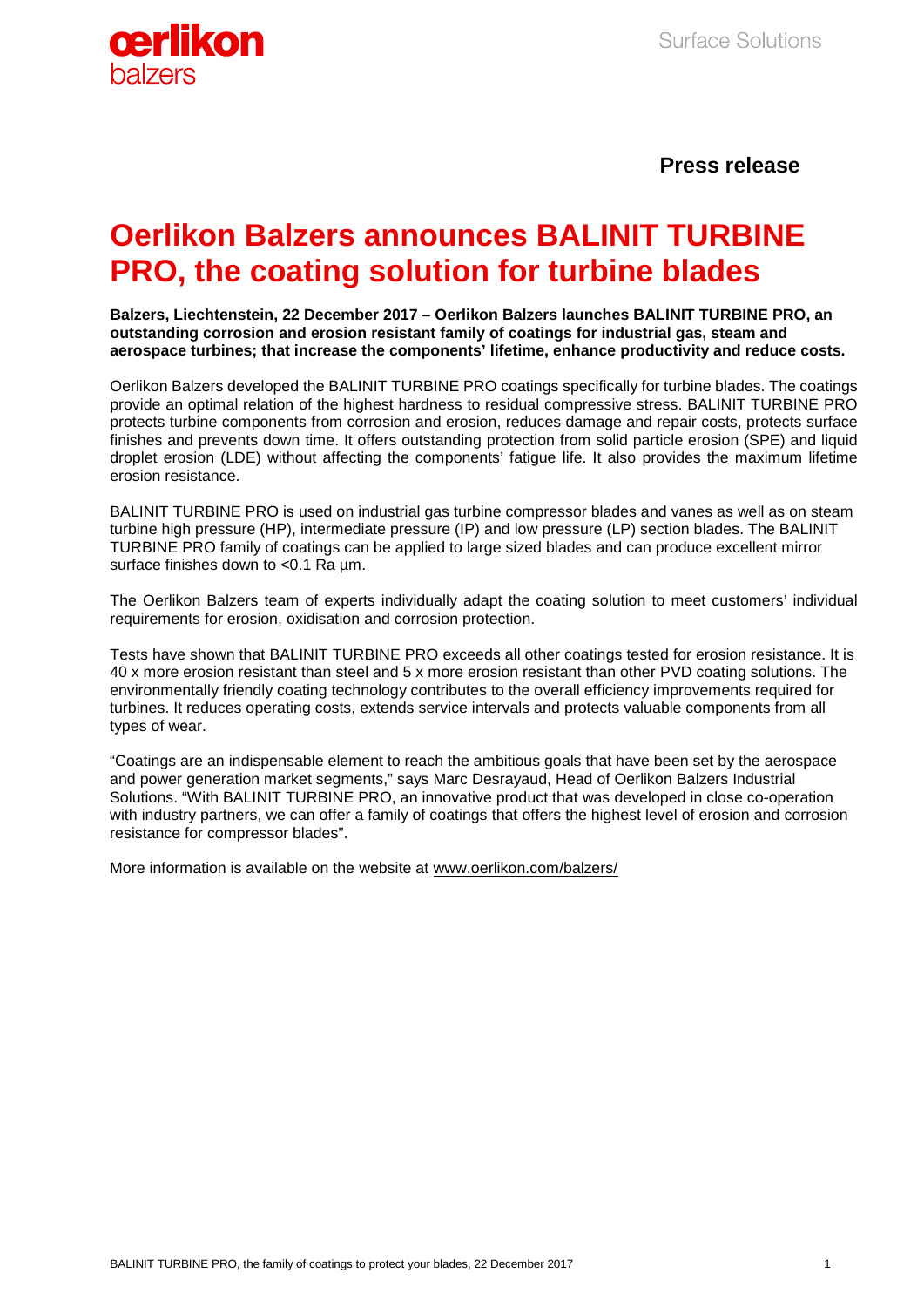



BALINIT TURBINE PRO – an outstanding corrosion and extremely hard erosion resistant family of coatings



The innovative coating solution to protect your blades against corrosion.

## **For further information, please contact:**

Alessandra Doëll Head of Communications, Oerlikon Balzers T +423 388 7500 alessandra.doell@oerlikon.com [www.oerlikon.com/balzers](http://www.oerlikon.com/balzers)

### **About Oerlikon Balzers**

Oerlikon Balzers is one of the world's leading suppliers of surface technologies that significantly improve the performance and durability of precision components as well as tools for the metal and plastics processing industries. Extremely thin and exceptionally hard coatings, marketed under the BALINIT and BALIQ brand names, reduce friction and wear. The BALITHERM brand opens up a broad range of heat treatment services, whereas BALTONE comprises coatings that are available in a full range of elegant colours, perfectly suited for decorative applications. Under the technology brand BALIFOR, the company develops the technologies for tailor-made solutions for the automotive market, and ePD delivers solutions for the metallisation of plastic parts with chrome effects.

Worldwide, more than 1'100 coating systems are in operation at Oerlikon Balzers facilities and its customers. Equipment engineering and assembly of Balzers' systems are processed in Liechtenstein and in Bergisch Gladbach (Germany). Oerlikon Balzers operates a dynamically growing network of more than 100 coating centres in 35 countries in Europe, the Americas and Asia. Oerlikon Balzers is – together with Oerlikon Metco - part of the Surface Solutions Segment of the Switzerland-based Oerlikon Group (SIX: OERL).